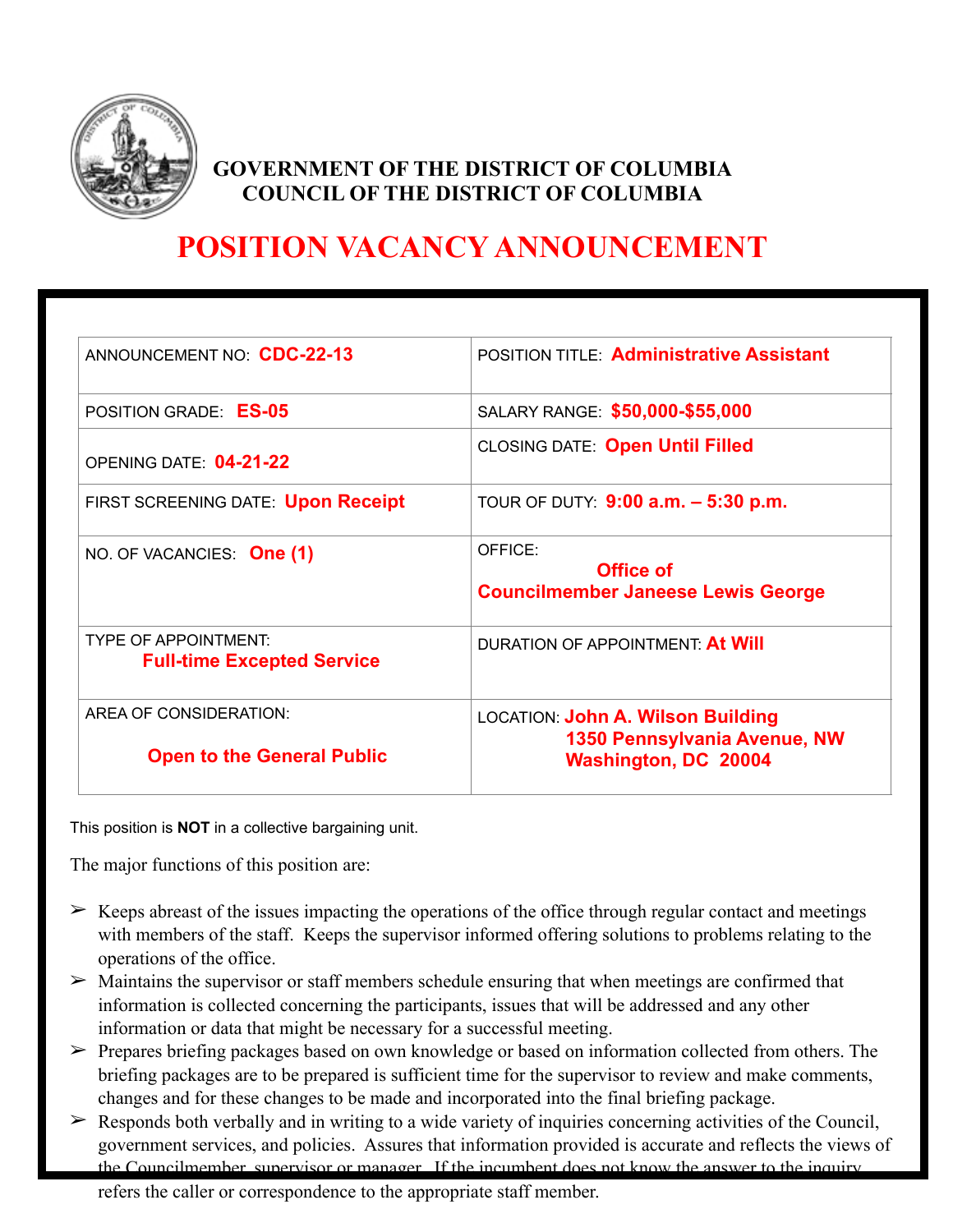- $\triangleright$  Receives, investigates and answers complaints from citizens concerning activities, decisions and policies of the Council; receives, investigates or answers complaints from citizen concerning activities, issues or problems with DC government departments, agencies, and offices. The complaints or inquiries from citizen may be in person, from the telephone, from voice mail messages, from the website or in writing.
- $\geq$  Collects budget and financial information, operational information, and other information as instructed by the supervisor. Sources of information may be within the office, other components of the office, other components of the Council or DC government, federal agencies, Internet, Intranet or other primary and secondary sources.
- $\geq$  Assists in the facilitation of meetings or planning sessions by collating information, taking notes (recordkeeping), operating equipment such as InFocus machines and other facilitation support functions.
- ➢ Inputs information into a correspondence or legislative tracking system, provides updates, runs reports and responds to special requests. Ensures that information is recorded timely and accurately.
- $\triangleright$  Provides status reports of legislative issues based on the information maintained in the legislative information management system.
- $\geq$  Compiles data from various source documents to be used in the program monitoring functions.
- $\geq$  Uses software packages to produce charts, graphs, and tables.
- $\triangleright$  Maintains files and records in support of the office operations.
- $\triangleright$  Acts as the liaison to the Information Services Division, Human Resources Division and Support Services Division in the Office of the Secretary. These liaison functions include but are not limited to acquisition of supplies, installation of new software packages, hardware or systems upgrades, time and attendance, employment of new employees, records management and general facilities support.
- ➢ Maintains the Constituent Services Fund including recordkeeping, bookkeeping and reporting activities.
- $\triangleright$  Maintains and updates the Constituent database.

## **INCUMBENT ATTRIBUTES:**

Successful incumbents of this position will have education of at least one year above the high school level. Work experience of at least four (4) years in progressively responsible administrative support to a high level supervisor, manager or executive is required for the successful candidate. For those candidates that do not have education above the high school level, experience must illustrate the possession of the skills and competencies associated with providing progressively responsible administrative support.

## **HOW TO APPLY:**

All applicants must submit a DC 2000 (DC Government Employment Application). DC 2000 can be found at: [https://](https://dccouncil.us/jobs-solicitations/application-for-employment/) [dccouncil.us/jobs-solicitations/application-for-employment/](https://dccouncil.us/jobs-solicitations/application-for-employment/). Resume may be attached. Applications will **not** be returned. APPLICANTS WILL ONLY BE NOTIFIED IF AN INTERVIEW IS GRANTED. **Note**: **It is imperative that all information on the DC 2000, resume and supporting documents be both accurate and truthful and subject to verification. Misrepresentations of any kind may be grounds for disqualification for this position.**

## **SEND APPLICATION/RESUME TO:**

Lenace Edwards, Chief of Staff Office of Councilmember Janeese Lewis George ledwards@dccouncil.us *No phone calls, please.*